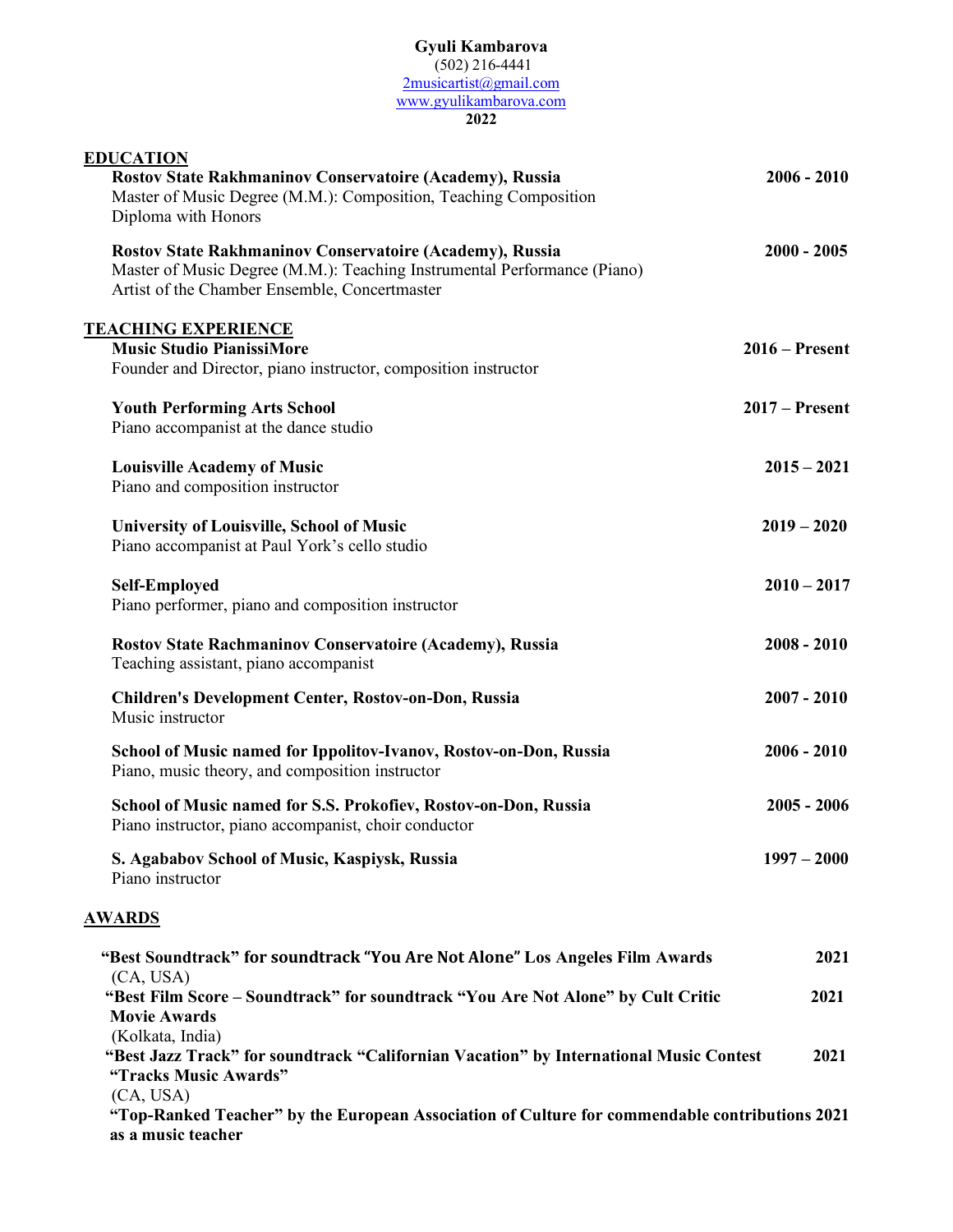| (Russia)                                                                                                                    |      |
|-----------------------------------------------------------------------------------------------------------------------------|------|
| Diploma "For Outstanding Work as a Teacher" by the International Composition<br><b>Competition named after S. Prokofiev</b> | 2021 |
| (Chelyabinsk, Russia)                                                                                                       |      |
| Diploma for the Teacher of National Winner of Composition Competition by Music Teachers                                     | 2021 |
| <b>National Association</b>                                                                                                 |      |
| (USA)                                                                                                                       |      |
| Diploma for the Teacher of National Finalist of Composition Competition by Music Teachers<br><b>National Association</b>    | 2021 |
| (USA)                                                                                                                       |      |
| First Place Laureate at the International Composition Competition named after S. Prokofiev<br>(Chelyabinsk, Russia)         | 2021 |
| <b>Grant from Funds for the Arts</b>                                                                                        | 2021 |
| (KY, USA)                                                                                                                   |      |
| Finalist of "Out of the Can International Film Festival" in category "The Best Soundtrack"                                  | 2020 |
| (Alfreton, UK)                                                                                                              |      |
| Winner of the 4 <sup>th</sup> Annual Research on Contemporary Composition Conference                                        | 2020 |
| (GA, USA)<br>"The Best Music Video" award by Film Contest                                                                   | 2020 |
| (USA)                                                                                                                       |      |
| "The Best Music" award by Five minutes of Fame International Movie Festival                                                 | 2020 |
| (VA, USA)                                                                                                                   |      |
| Winner of the International Alliance for Women in Music 2021 Annual Concert                                                 | 2020 |
| (USA)                                                                                                                       |      |
| Diploma for the Teacher of National Winner of Composition Competition by Music Teachers                                     | 2020 |
| <b>National Association (USA)</b>                                                                                           |      |
| Diploma of Gratitude for Talent and Service to Art by the Union of Russian Composers                                        | 2019 |
| (Russia)                                                                                                                    |      |
| Laureate of Composition Competition named after S.A. Agababov                                                               | 2019 |
| (Makhachkala, Russia)                                                                                                       |      |
| Diploma "For the Outstanding Achievements in the Field of Professional Musical Art"                                         | 2019 |
| (Makhachkala, Russia)<br>"Commissioned Composer" Annual Award Recipient by Kentucky Music Teacher Association 2019          |      |
| (KY, USA)                                                                                                                   |      |
| Third Place Laureate of the "5 <sup>th</sup> International Composer Competition named after                                 |      |
| S. Prokofiev"                                                                                                               | 2018 |
| (Chelyabinsk, Russia)                                                                                                       |      |
| Diploma for the music for the documentary "You Are Not Alone!"                                                              | 2017 |
| (Oryol, Russia)                                                                                                             |      |
| CD "My Way" is pronounced by "Ablaze Records" as one of the best CDs                                                        |      |
| to be posted and published                                                                                                  | 2016 |
| (OH, USA)                                                                                                                   |      |
| Winner of "Fifteen-Minutes-Of-Fame: Re-Imagining Schubert"                                                                  | 2015 |
| (NY, USA)<br>Diploma for the "Music On The Lyrics Of Classical And Contemporary Poets"                                      | 2015 |
| <b>Competition "Choir Laboratory XXI Century"</b>                                                                           |      |
| (St. Petersburg, Russia)                                                                                                    |      |
| Grant for "The Best Pop Song" from the Ministry of Culture                                                                  | 2015 |
| (Dagestan, Russia)                                                                                                          |      |
| <b>Grant from International Alliance for Women in Music</b>                                                                 | 2014 |
| (NC, USA)                                                                                                                   |      |
| Finalist of the 5 <sup>th</sup> annual International Antonin Dvorak Composition Competition                                 | 2014 |
| (Prague, Czech Republic)                                                                                                    |      |
| Special Diploma for "The Best Piece About Homeland" of the VII All Russia Composition                                       | 2014 |
| <b>Competition "Choir Laboratory XXI Century"</b>                                                                           |      |
| (St. Petersburg, Russia)                                                                                                    |      |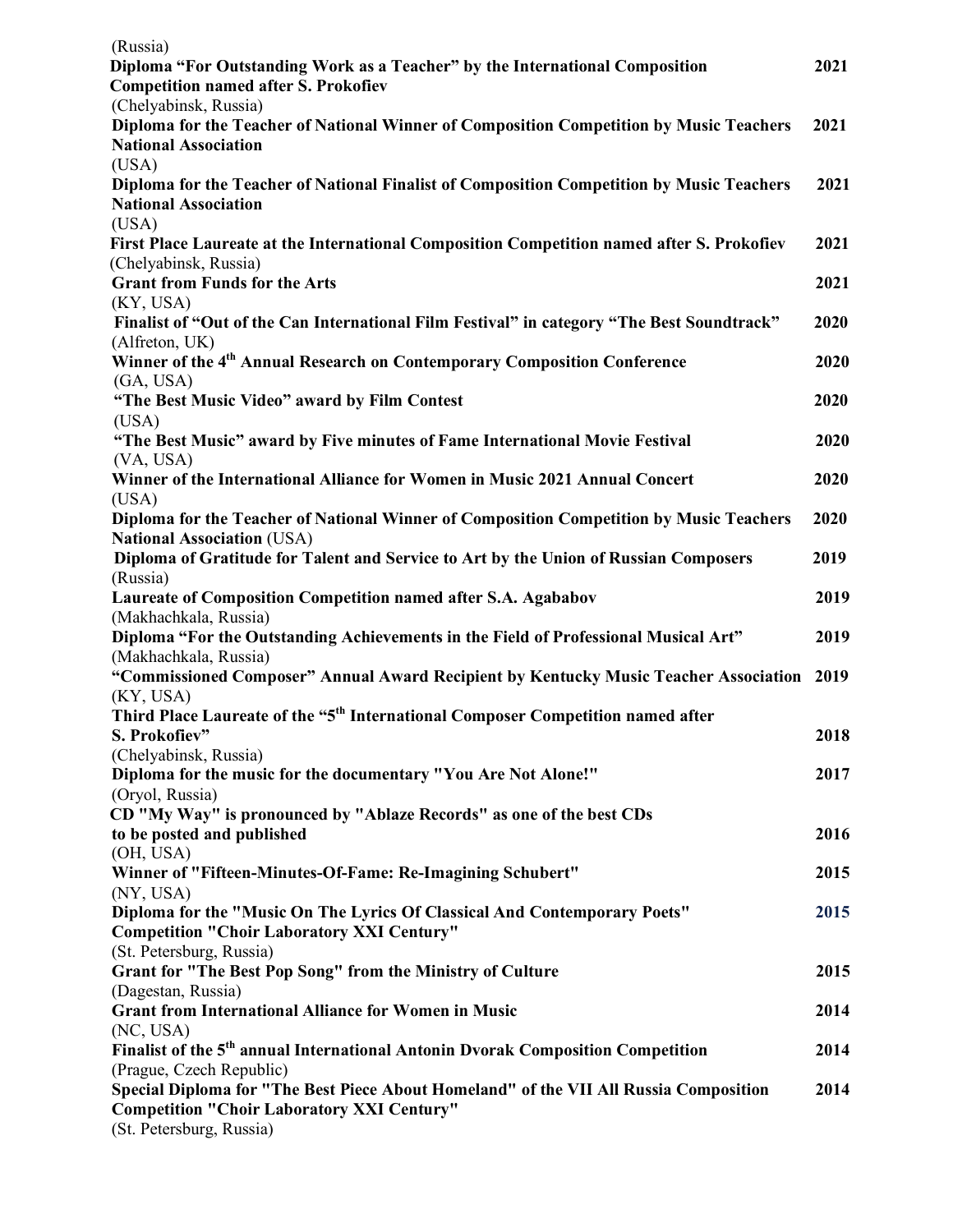| Special Diploma for the "Composition Written On The Folk Text" of the VII All Russia<br><b>Composition Competition "Choir Laboratory XXI Century"</b><br>(St. Petersburg, Russia)                                                                                                                                                                         | 2014          |
|-----------------------------------------------------------------------------------------------------------------------------------------------------------------------------------------------------------------------------------------------------------------------------------------------------------------------------------------------------------|---------------|
| <b>Certificate of Honor from the City Administration "For Many Years Of Teaching"</b>                                                                                                                                                                                                                                                                     | 2010          |
| (Rostov-on-Don, Russia)<br><b>Certificates of Honor "For Teaching and Preparing Contest Laureates"</b>                                                                                                                                                                                                                                                    | $2009 - 2010$ |
| (Rostov-on-Don, Russia)<br><b>Stipend from Rasul Gamzatov's Fund</b>                                                                                                                                                                                                                                                                                      | $2007 - 2010$ |
| (Makhachkala, Russia)<br><b>Stipend of the Government of Dagestan Republic</b><br>(Makhachkala, Russia)                                                                                                                                                                                                                                                   | $2006 - 2008$ |
| <u>STUDENTS' AWARDS</u>                                                                                                                                                                                                                                                                                                                                   |               |
| All-Russia Musical Art Competition "I am a Musician":<br>Leila Thomas $-1st$ Place (Senior Group)<br>George Chen $-1st$ Place (Elem. Group)<br>Calvin Brey – $1st$ Place (Junior Grop)<br>Lara Thomas $-1st$ Place (Junior Group)<br>Peter Zhang – 1 <sup>st</sup> Place (Junior Group)<br><b>Joshua Riley &amp; Arthur Tang -1st Place (Senior Duet)</b> | 2022          |
| <b>KMTA Bluegrass Performance Competition (KY, USA):</b><br>Lara Thomas - Honorable Mention Diploma (Senior Group)                                                                                                                                                                                                                                        | 2021          |
| <b>MTNA Kentucky Composition Competition (USA):</b><br><b>Calvin Brey - Honorable Mention Diploma (Junior Group)</b>                                                                                                                                                                                                                                      | 2021          |
| <b>KMTA E-Festival (KY, USA):</b>                                                                                                                                                                                                                                                                                                                         | 2021          |
| Leila Thomas – Superior Diploma (Senior Group)<br>Lara Thomas - Superior Diploma (Senior Group)<br><b>Calvin Brey – Superior Diploma (Elementary Group)</b><br>Hao Ran Zhang – Superior Diploma (Middle School)<br><b>George Chen - Superior Diploma (Elementary School)</b><br><b>John Chen - Superior Diploma (Elementary School)</b>                   |               |
| <b>International Composition Competition named after S. Prokofiev (Chelyabinsk, Russia):</b><br>Calvin Brey $-1st$ Place (Junior Group)                                                                                                                                                                                                                   | 2021          |
| <b>MTNA National Composition Competition (USA):</b><br>Calvin Brey $-3nd$ Place (Junior Group)                                                                                                                                                                                                                                                            | 2021          |
| International Piano and Composition "Grand Piano" (Novorossiysk, Russia):<br>Calvin Brev $-3^{rd}$ Place (Junior Group)                                                                                                                                                                                                                                   | 2020          |
| <b>International Piano Competition (Prague, Czech Republic):</b><br>Leila Thomas $-1st$ Place (Senior Group)<br>George Chen - 1 <sup>st</sup> Place (Elem. Group)<br>Lara Thomas $-1st$ Place (Junior Group)<br>Peter Zhang – $1st$ Place (Junior Group)                                                                                                  | 2020          |
| <b>International Piano Competition (CA, USA):</b><br><b>John Chen</b> $-1st$ Place (Elem. Group)                                                                                                                                                                                                                                                          | 2020          |
| <b>KMTA Bluegrass Performance Competition (KY, USA):</b>                                                                                                                                                                                                                                                                                                  | 2020          |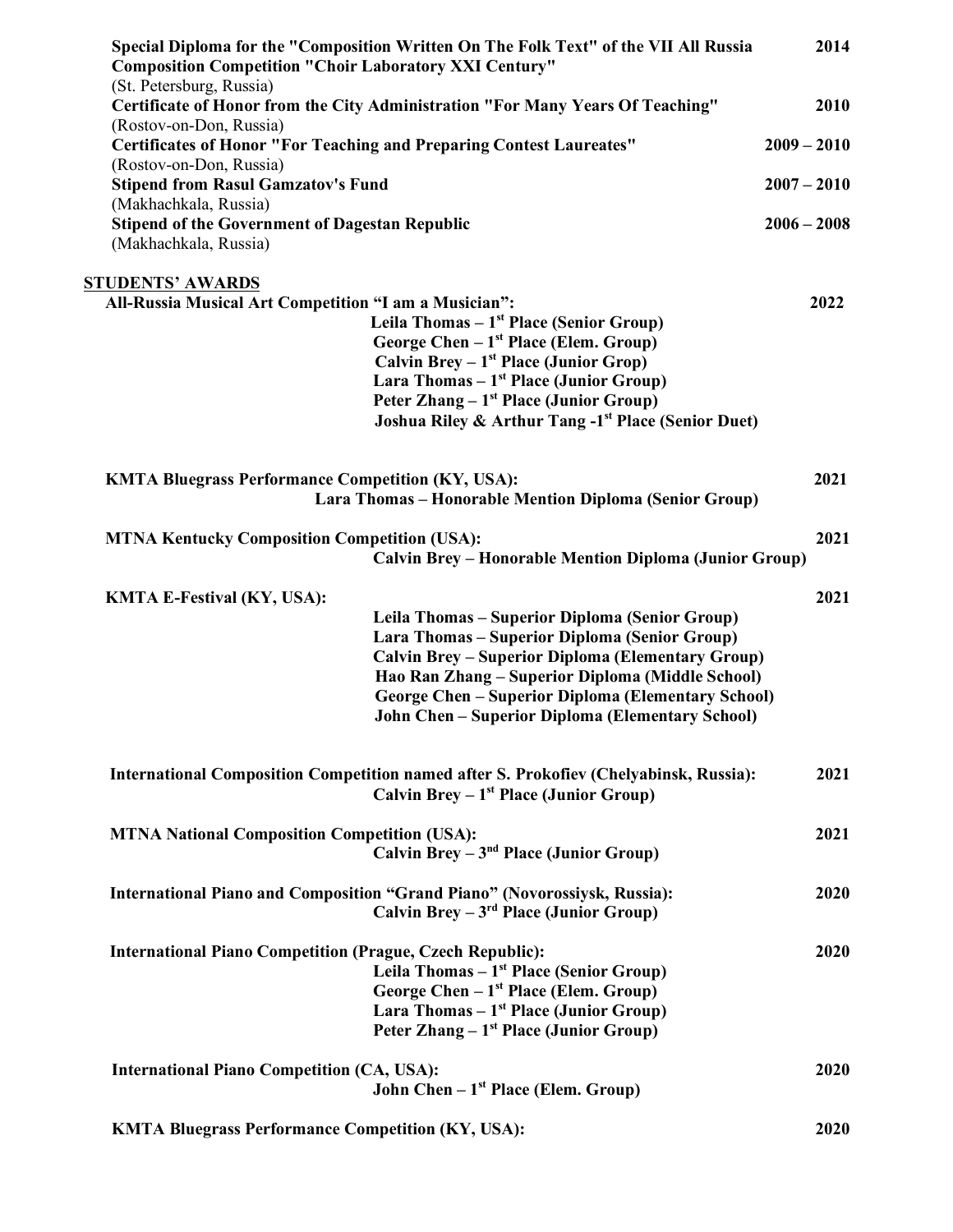| <b>George Chen - Honorable Mention (Elem. Group)</b>                                                                                                                                                                                                                                                                       |                                                                    |
|----------------------------------------------------------------------------------------------------------------------------------------------------------------------------------------------------------------------------------------------------------------------------------------------------------------------------|--------------------------------------------------------------------|
| <b>MTNA Kentucky Composition Competition (USA):</b><br>Calvin Brey – Finalist (Elem. Group)                                                                                                                                                                                                                                | 2020                                                               |
| All-Russia Piano Competition "Music Without Borders" (St. Petersburg, Russia):<br><b>Maddie Bowers - 1st Place (High School Group)</b><br>Leila Thomas $-2nd$ Place (High School Group)<br>George Chen $-2nd$ Place (Elem. Group)<br>Lara Thomas $-3^{rd}$ Place (Junior Group)<br>John Chen $-3^{rd}$ Place (Elem. Group) | 2020                                                               |
| <b>KMTA E-Festival (KY, USA):</b>                                                                                                                                                                                                                                                                                          | 2020                                                               |
| Leila Thomas - Superior Diploma (Senior Group)<br>Lara Thomas - Superior Diploma (Senior Group)<br><b>Calvin Brey – Superior Diploma (Elementary Group)</b>                                                                                                                                                                |                                                                    |
| <b>MTNA National Composition Competition (USA):</b><br>Calvin Brey $-2nd$ Place (Elementary Group)                                                                                                                                                                                                                         | 2020                                                               |
| David Moore Piano Competition (KY, USA):<br>George Chen $-2nd$ Place (Elementary Group)                                                                                                                                                                                                                                    | 2019                                                               |
| <b>KMTA Bluegrass Performance Competition (KY, USA):</b><br>Wanda Wu - the Winner (Elementary Group)                                                                                                                                                                                                                       | 2019                                                               |
| <b>KMTA Keyboard Annual Festival (KY, USA):</b><br>Wanda Wu - the Winner (Elementary Group)<br><b>Maddie Bowers - Diploma of Superior Student (Senior Group)</b>                                                                                                                                                           | 2019                                                               |
| The 21 <sup>st</sup> Annual Nathaniel Patch Piano Competition (KY, USA):<br>George Chen - 2 <sup>nd</sup> Place (Elementary Group)<br>Calvin Brey $-3^{rd}$ Place (Elementary Group)<br>Wanda Wu - Honorable Mention (Elem. Group)                                                                                         | 2019                                                               |
| The 20 <sup>th</sup> Annual Nathaniel Patch Piano Competition (KY, USA):<br>Wanda Wu $-2nd$ Place (Elementary Group)<br><b>Jackson Shang - Honorable Mention (Junior Group)</b>                                                                                                                                            | 2018                                                               |
| <b>MTNA Kentucky State Composition Competition (KY, USA):</b><br><b>Calvin Brey – Winner (Elementary Group)</b>                                                                                                                                                                                                            | 2018                                                               |
| <b>MEMBERSHIPS</b><br><b>Member of the Union of Russian Composers</b><br>Member of the International Alliance for Women in Music<br><b>Member of the Music Teachers National Association</b><br><b>Member of the Songwriters Guild of America</b><br><b>Member of the Russian Music Union</b>                              | since 2012<br>since 2014<br>since 2014<br>since 2014<br>since 2018 |
| <b>DISCOGRAPHY</b><br>"Dreams" - Solo Piano<br>"My Way" – Instrumental Music<br>"Memories" – Cinema Music<br>"Unchained" – Chamber Music                                                                                                                                                                                   | 2014<br>2016<br>2018<br>2021                                       |

## **LANGUAGES**